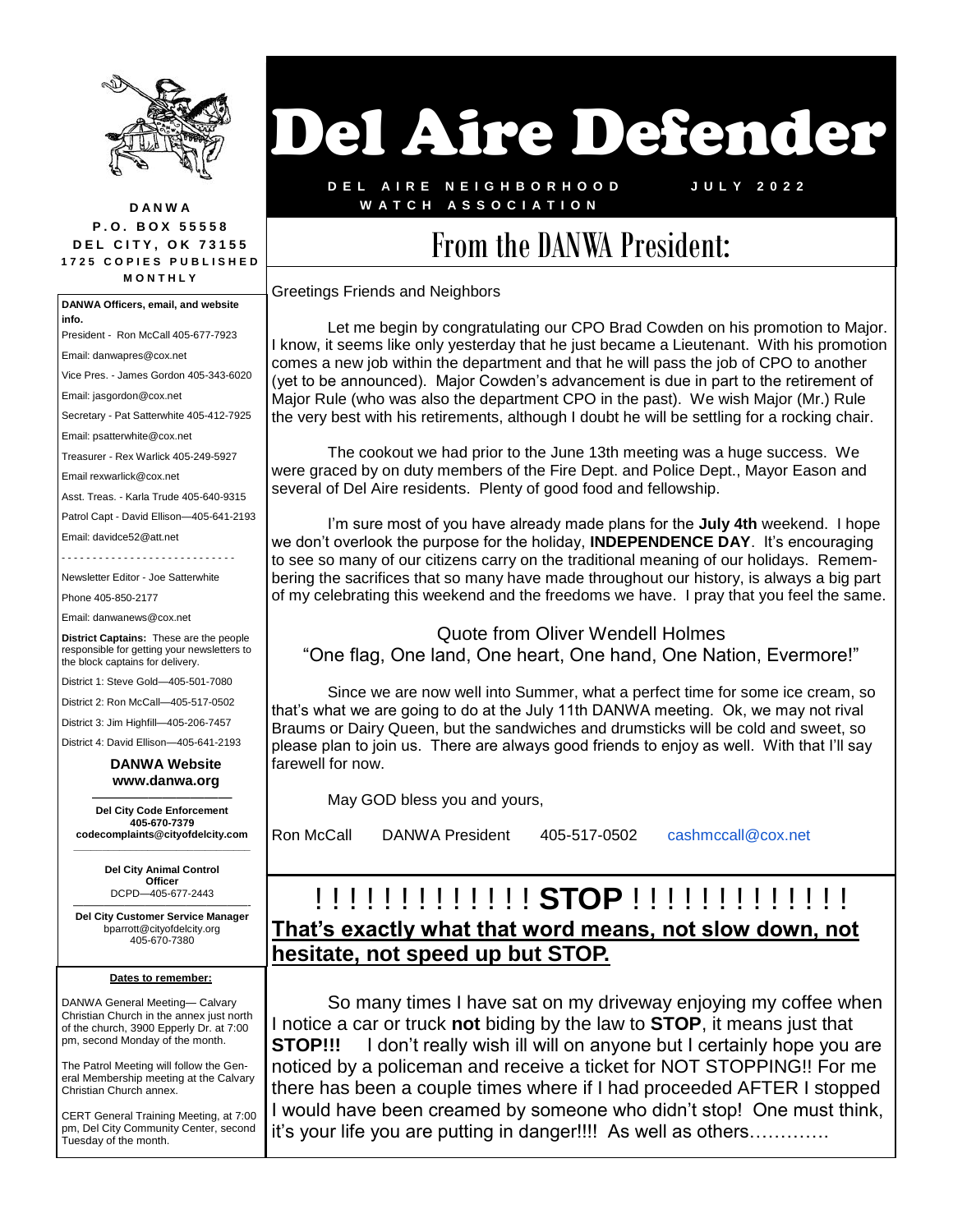| PAGE<br>$\overline{2}$                                                                                                                                                                                                                |                                                                                                                 | <b>DEL AIRE DEFENDER</b>                                                                                                                                                                                                                                                     |
|---------------------------------------------------------------------------------------------------------------------------------------------------------------------------------------------------------------------------------------|-----------------------------------------------------------------------------------------------------------------|------------------------------------------------------------------------------------------------------------------------------------------------------------------------------------------------------------------------------------------------------------------------------|
|                                                                                                                                                                                                                                       |                                                                                                                 |                                                                                                                                                                                                                                                                              |
|                                                                                                                                                                                                                                       |                                                                                                                 | We could use YOUR HELP!! We<br>need "block captains" for the following                                                                                                                                                                                                       |
| <b>DANWA Area Crime Statistics</b><br>May 2022                                                                                                                                                                                        |                                                                                                                 | areas:                                                                                                                                                                                                                                                                       |
| Prowler = $0$ (0) [0] {0}                                                                                                                                                                                                             |                                                                                                                 | Oakbrook Dr. (24)<br>from Montclair to Montrose                                                                                                                                                                                                                              |
| <u>Vandalism = <math>0</math> (3) [3] <math>\{7\}</math></u>                                                                                                                                                                          |                                                                                                                 |                                                                                                                                                                                                                                                                              |
| Larceny = $6(5)$ [3] $\{25\}$<br>55xx SE 29 <sup>th</sup> St. (Business)<br>48xx Kristie (Apartment)<br>55xx SE 29 <sup>th</sup> St. (Business)<br>47xx SE 29 <sup>th</sup> St. (Business)<br>47xx SE 29 <sup>th</sup> St. (Business) | 15:21<br>05/02/2022<br>11:11<br>05/09/2022<br>21:37<br>05/18/2022<br>16:12<br>05/24/2022<br>16:53<br>05/24/2022 | Lamar $(23)$<br>from Montclair to Montrose.<br>Contact David Ellison 405-641-2193                                                                                                                                                                                            |
| 47xx SE 29 <sup>th</sup> St. (Business)<br>Residential Burglary = $1(1)$ [0] $\{4\}$<br>36xx Epperly Dr.                                                                                                                              | 16:54<br>05/24/2022<br>05/09/2022<br>13:01                                                                      | If you can spare some time, we can use block cap-<br>tains to help deliver the DANWA newsletter. Some<br>blocks only have 20 homes to deliver to, most are<br>less than 25 homes. If you can help with any of these<br>please contact any of the District Captains above. It |
| Robbery/Extortion = $0$ (0) [0] $\{0\}$                                                                                                                                                                                               |                                                                                                                 | takes me about 15 minutes to deliver 23 and I even<br>get a little exercise.                                                                                                                                                                                                 |
| Stolen Vehicle = 2 (3) [1] {12}<br>43xx Huntly Dr. (Gated)<br>$43xx$ SE $42nd$ St.                                                                                                                                                    | 05/02/2022<br>09:32<br>05/02/2022<br>19:25                                                                      | You don't have to be a member to volunteer to<br>deliver the newsletters.                                                                                                                                                                                                    |
| <u>Auto Burglary = <math>0</math> (0) [1] <math>\{2\}</math></u>                                                                                                                                                                      |                                                                                                                 | By the way folks bulk                                                                                                                                                                                                                                                        |
| Burglary of Business = $0$ (0) [0] $\{1\}$                                                                                                                                                                                            |                                                                                                                 | trash has come and gone,                                                                                                                                                                                                                                                     |
| $X =$ Current Month<br>$()$ = Prior month counts<br>[] = Same month prior year<br>$\{\}$ = Del City wide counts for same period<br><b>City Crime Statistics</b>                                                                       |                                                                                                                 | please do not set your trash<br>(sofa's, chairs, tree limbs,<br>etc.) out on the curb for the                                                                                                                                                                                |
| <b>Calls For Service = 6039</b>                                                                                                                                                                                                       | Reports Taken =                                                                                                 | next 4 months waiting on the                                                                                                                                                                                                                                                 |
| <u>327</u><br><b>Total Citations = 587</b><br>Field Interviews = 83                                                                                                                                                                   |                                                                                                                 | next big trash pickup, unless<br>you have scheduled and paid                                                                                                                                                                                                                 |
| <u><b>Total Arrests = 147</b></u>                                                                                                                                                                                                     |                                                                                                                 | for Del City to come pick it<br>up                                                                                                                                                                                                                                           |

It's time to check our American Flags that need to be properly disposed of, not just throw them in the trash but ceremonially and in a dignified fashion of respect. United States Flag Code (4 USC Sec 8 Para (k) amended 7 July 1976 states: "The Flag, when it is in such condition that it is no longer a fitting emblem of display, should be destroyed in a dignified way, preferably by burning." Don't throw it in the trash or just burn it like you see protestors doing in the street, but destroyed in a dignified way. The easiest way is to donate it to the American Legion, Veterans of Foreign Wars, Boy Scouts, or the Girl Scouts. Another way is to fold it properly, place it in a dignified box and bury it, saying a few words if you wish or even saying the Pledge of Allegiance. Finally, if you prefer, please bring it to the DANWA general meeting and give it to Joe Satterwhite or Rex Warlick and we will make sure they are taken care of properly. Thank you and God Bless America.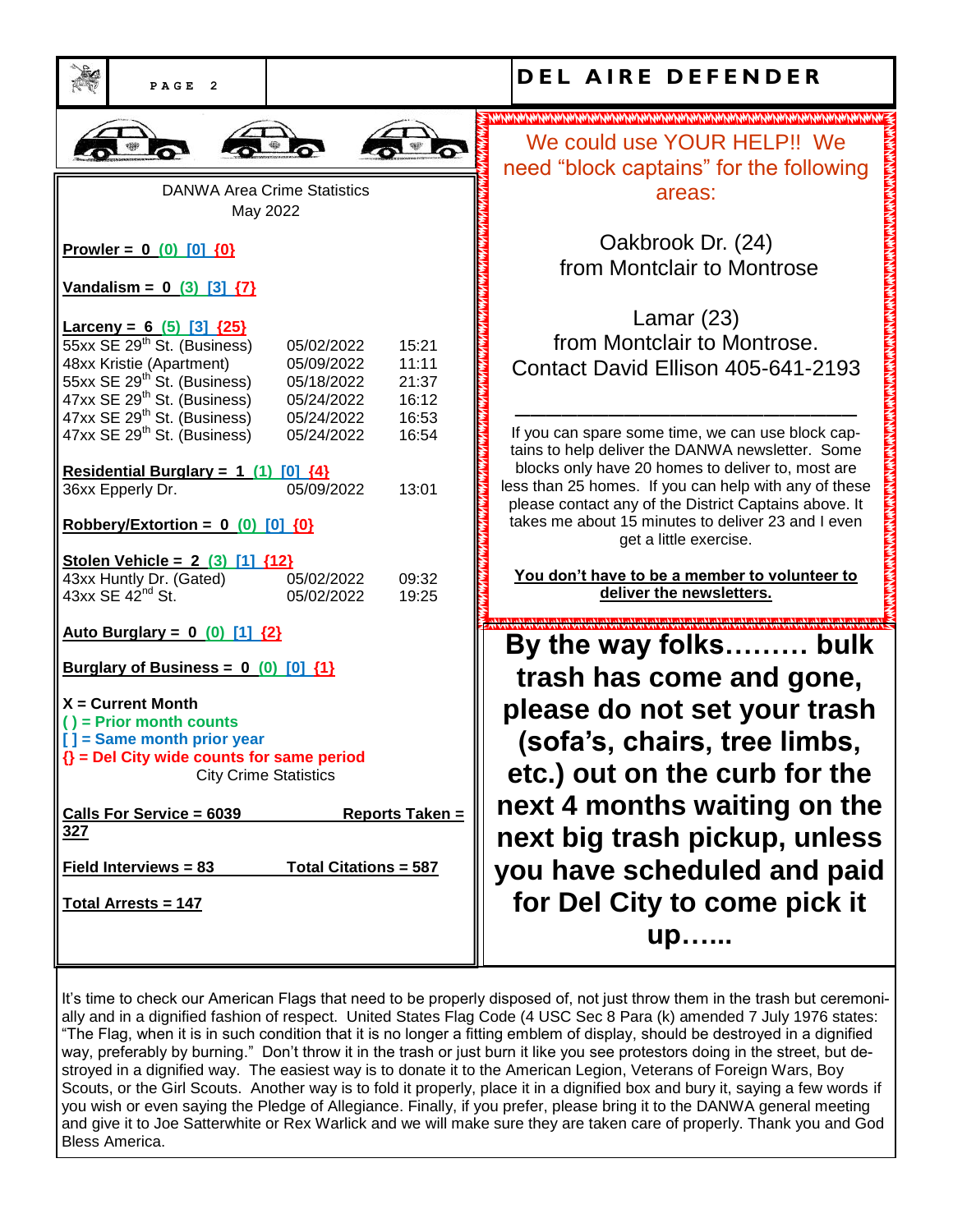| <b>JULY 2022</b>                                                                                                                                                                                       | PAGE 3                                                                                                                                                                                                                                                                                                                                                                                                                           |                                             |  |
|--------------------------------------------------------------------------------------------------------------------------------------------------------------------------------------------------------|----------------------------------------------------------------------------------------------------------------------------------------------------------------------------------------------------------------------------------------------------------------------------------------------------------------------------------------------------------------------------------------------------------------------------------|---------------------------------------------|--|
| <b>Del City Storage</b><br>677-0795                                                                                                                                                                    | <b>Malone's Property Management Inc.</b><br>4301 S.E. 41st St.<br><b>Del City, OK 73115</b><br>405-670-1411 Office<br>405-670-1454 fax                                                                                                                                                                                                                                                                                           |                                             |  |
| 1 block East of Sunnylane<br>4321 S.E. 33 rd St.<br>Del City, Okla. 73115<br><b>Climate Control Available</b><br>Office Hours 9:30 am-5:30 pm Mon-Fri<br>Office space available                        | malonespropmgt@hotmail.com<br>Whatever your home needs are,<br>Malone's can handle them.<br>We can Manage your property-Give us your<br>headache<br>We can rent you a property<br>We can sell your home or<br>We can find your forever home<br>Whatever your needs, we can help                                                                                                                                                  |                                             |  |
| Note: Advertisements within this newsletter are paid<br>advertisements and are considered a public service.                                                                                            |                                                                                                                                                                                                                                                                                                                                                                                                                                  | <b>Office hours:</b><br>M-F 8:30 am-5:00 pm |  |
| Sansone<br><b>EHowell</b><br>Attorneys at Law<br>Bankruptcy   Family   Criminal   Estate Planning<br>Arvest Bank Tower, Suite 500<br>4600 SE 29th St., Del City, OK 73115<br>$(405)$ 455-1032<br>12/22 | Coming soon, the physical fitness portion in the<br>area of the Del City Municipal Pool and if I heard<br>correctly, a water park area. That should be fun on<br>days like today.<br>Take caution with your pets, make sure they have<br>plenty of water and shade.<br>The old library is being turned into a Senior Center<br>The City is looking for life guards for the pool.<br>Lost pets, roaming pets, call animal control |                                             |  |
| DANWA's Float entry to the 2022 Memorial Day Shriners/ Military parade WON FIRST PLACE.                                                                                                                |                                                                                                                                                                                                                                                                                                                                                                                                                                  |                                             |  |